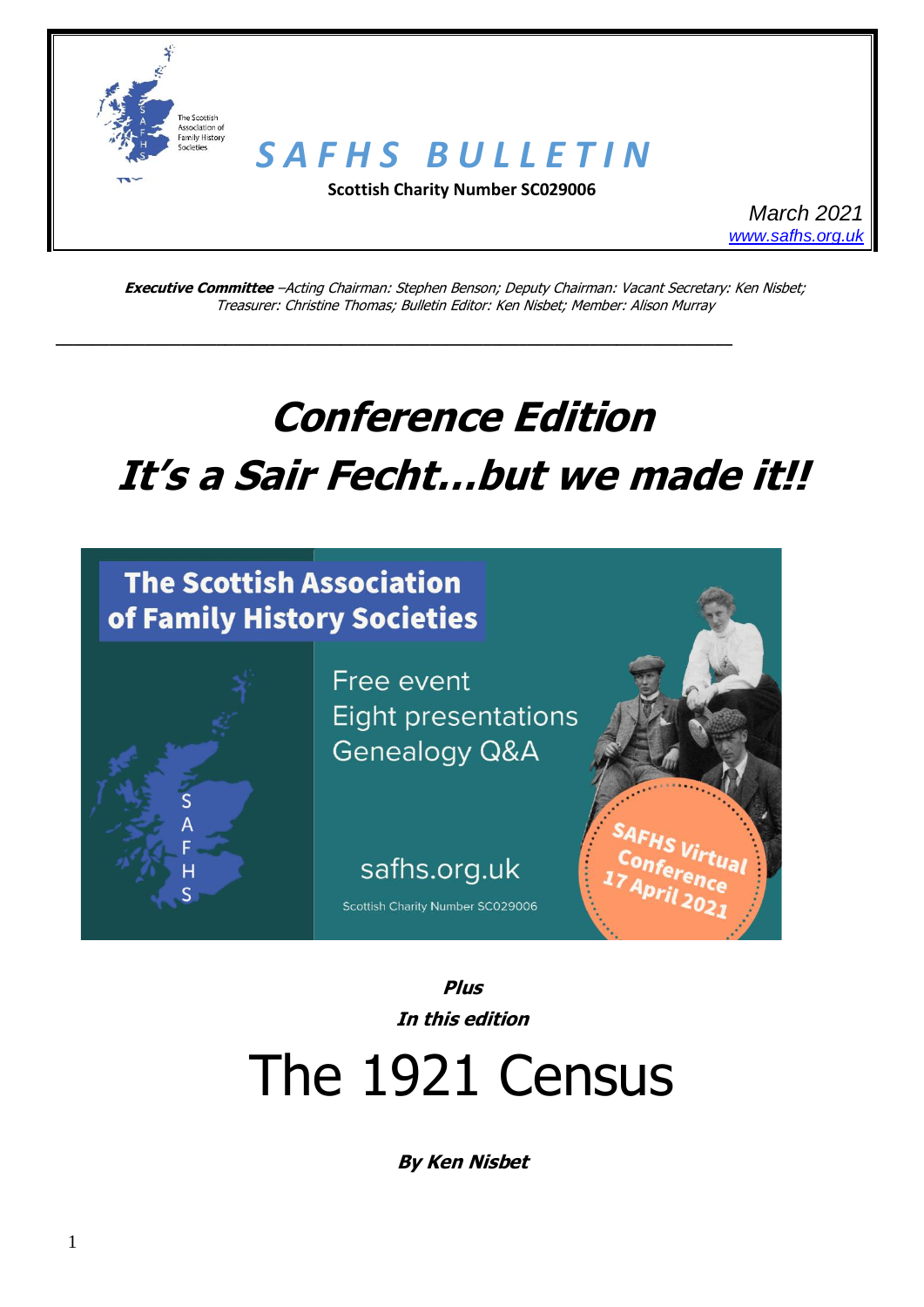## **The 31st SAFHS Annual Conference "It's a Sair Fecht!" presentations sponsored by ASGRA, Borders FHS, Lothians FHS, Scottish Genealogy Society**

### **In association with Scottish Indexes**

For the first time, the SAFHS conference will be held online and it will be free for everyone. You will be able to watch the event live on Facebook or Zoom.

The talks will be pre-recorded to allow sub-titles to be added to enable our friends in different time zones to watch the presentations, they will be available on YouTube for one week after the conference. It will also mean you can catch up on anything you missed or re-watch a presentation if you wish.

[Click here to join the SAFHS Facebook Group](https://www.facebook.com/groups/safhs)

You can also register on Zoom, where you can use the Q&A feature to ask the presenters questions throughout the day and join in with the Q&A session. [Click](https://us02web.zoom.us/webinar/register/6416087289896/WN_uuT6sl8BRTSA83l0fRj01w)  [here to register on Zoom.](https://us02web.zoom.us/webinar/register/6416087289896/WN_uuT6sl8BRTSA83l0fRj01w)

If you have any questions about this event please [email our chairman,](mailto:conference@safhs.org.uk) Steve Benson or send a message through our [Facebook page.](https://www.facebook.com/ScottishFamilyHistory)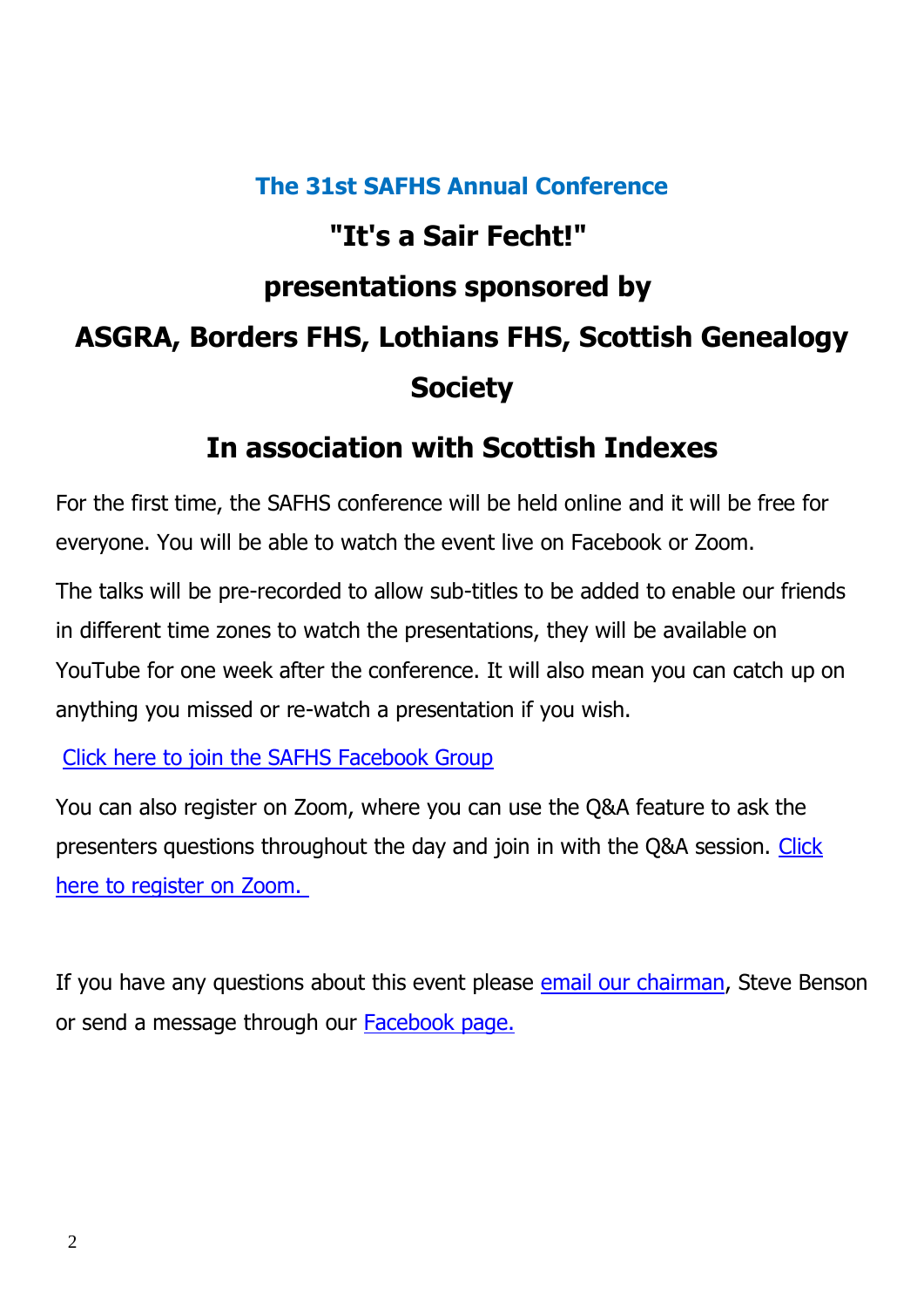## **Conference Programme**

**09.00 am – Welcome –** Steve Benson, Chair of SAFHS

#### **09.10 am - Dr Joseph J Morrow, Lord Lyon King of Arms, Patron**

#### **09.30 am – The Radical Rising of 1820**

The last armed rising on British soil happened during one week in April 1820. Those involved were intent on severing the Union and establishing a radical Scottish republic. It ended in executions, imprisonments, transportations and 85 trials for high

treason.

The talk is presented by **Alex Wood** and sponsored by





#### **10.10 am – Lanarkshire Family History Society by Bob Stewart, Chairman Lanarkshire FHS**

#### **10.30 am – The Highland Archive Service: Collections and Resources**

The talk will be presented by Lorna Steele, Community Engagement Officer at the Highland Archive Service.

#### **11.30 - Ae Fond Kiss, and then we sever!" :Finding Records of Marital Disharmony**

The talk will be presented by Kirsty Wilkinson a professional genealogist, based in Edinburgh. She holds an MSc in Genealogical, Palaeographical and Heraldic Studies from the University of Strathclyde, Glasgow, and is an accredited member of the Association of Scottish Genealogists and Researchers in Archives (ASGRA)

#### **12.30 pm– Aspects of Mining in Scotland**

The talk will be presented by James Waugh and will cover various aspects of coal mining history This talk will be sponsored by Lothians Family History Society

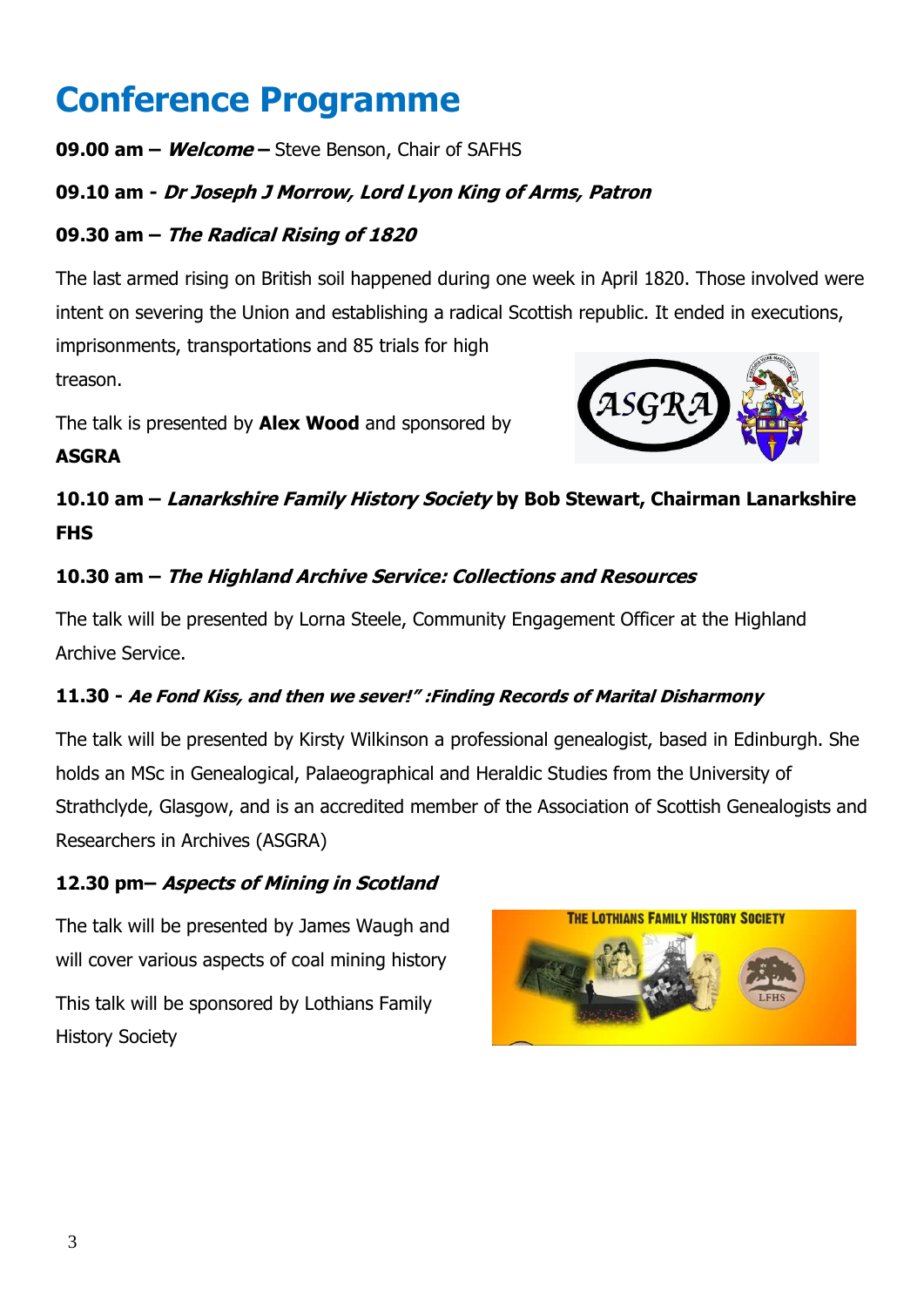#### **1.30 pm – Asylum Records for Genealogy**

The talk will be presented by Louise Williams, Archivist, Lothian Health Services and will look at the circumstances of entering an asylum and the treatments while there.

This talk is sponsored by The Scottish Genealogical Society

#### **2.30 pm – The Men and (eventually) the Women of the Police of the Scottish Borders**

The talk will be presented by David Smale who served with the  $\int_0^{\pi} e^{i\pi i y} \frac{\partial f(x)}{\partial x}$  Royal Marines and Lothian and Borders Police. David has a Phd in Policing History from University of Edinburgh.

This talk is sponsored by Borders Family History Society

#### **3.30 pm – Understanding Kirk Session Records**

Kirk Session records are a basic building block of research in Scotland and they are expected to be released on ScotlandsPeople shortly. Kirk Session records contain the records of the church court and record cases of

discipline within the congregation. A common reason people were brought

before the Kirk Session was fornication, but that's not all we find in these records. There are also records of money being given to the poor and records of births, marriages and deaths. In her presentation, Emma will help us understand these records so that we can make the most of them to research our Scottish family history.

The talk will be presented by Emma Maxwell, Scottish Indexes

#### **4.30 pm – The 2022 Annual SAFSH Conference**

A preview by George Watson, Chairman of Tay Valley Family History Society

**4.45 pm – Closing Remarks** – **Steve Benson, Chair SAFHS**





ottich Inde



**Tay Valley Family History Society** tae ken oor kin

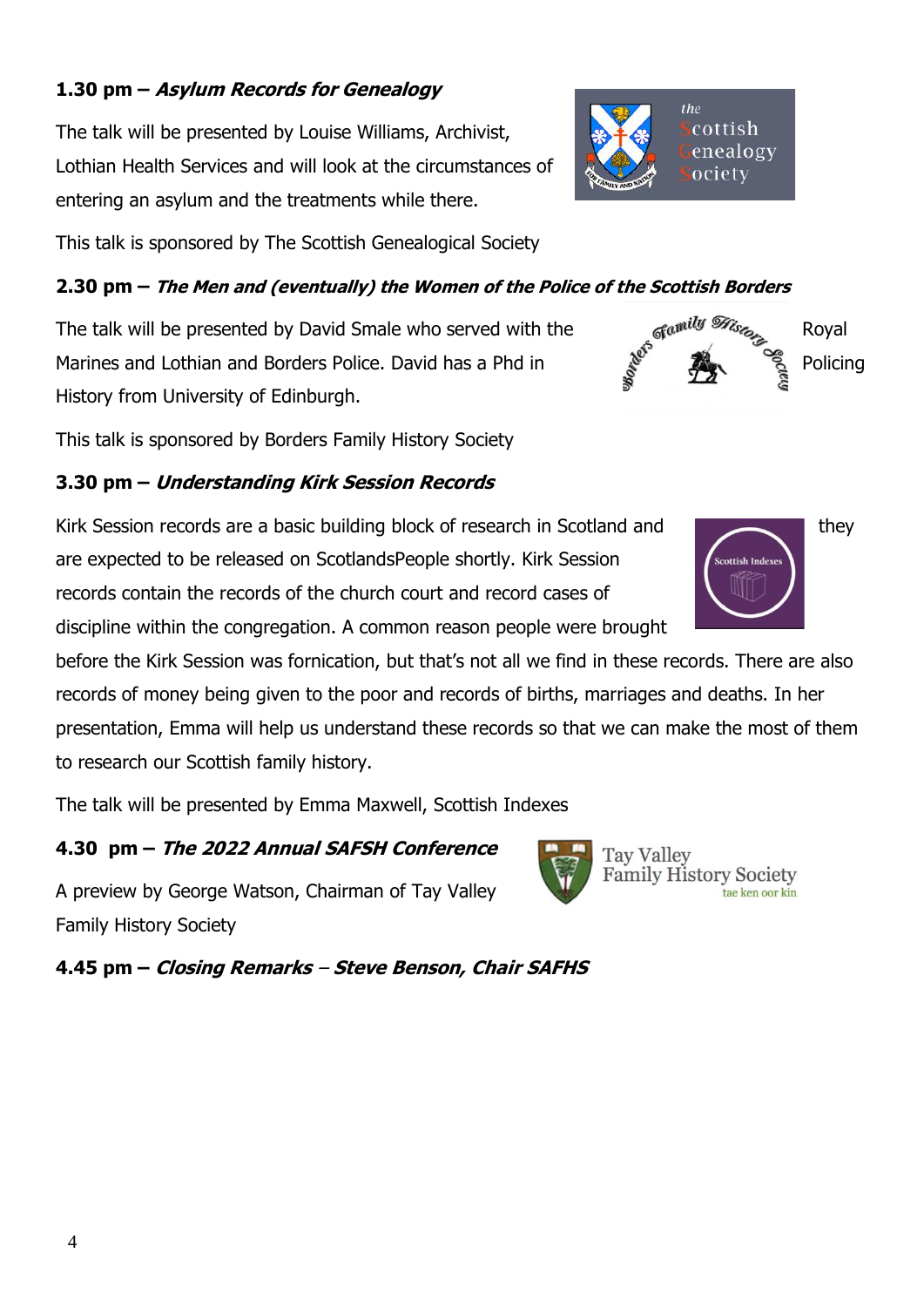## **The Speakers Alex Wood**

My career in education began in 1973 and spanned almost 40 full-time years. I retired in 2011

from my post as Head Teacher at Wester Hailes Education Centre but remain involved in the world of schools and learning.

I teach adult classes in the city of Edinburgh and at Strathclyde University in Glasgow, but my main professional activity is now genealogical research.

I have been an active genealogical researcher for thirty years. Since 2000 I have had the pleasure of teaching genealogy and family history to a series of highly successful adult classes at Wester Hailes in Edinburgh. I hold the University of Strathclyde's MSc in Genealogical, Palaeographic and Heraldic Studies and am a full member of the Association of Scottish Genealogists and Researchers in Archives.



Linlithgow has been my family home for many years. As well as genealogy, education, Scottish culture, and politics, I am an active runner and a JogScotland leader, and I retain a partisan interest in Brechin City FC.

### **Alex is presenting the talk The Radical Rising of 1820**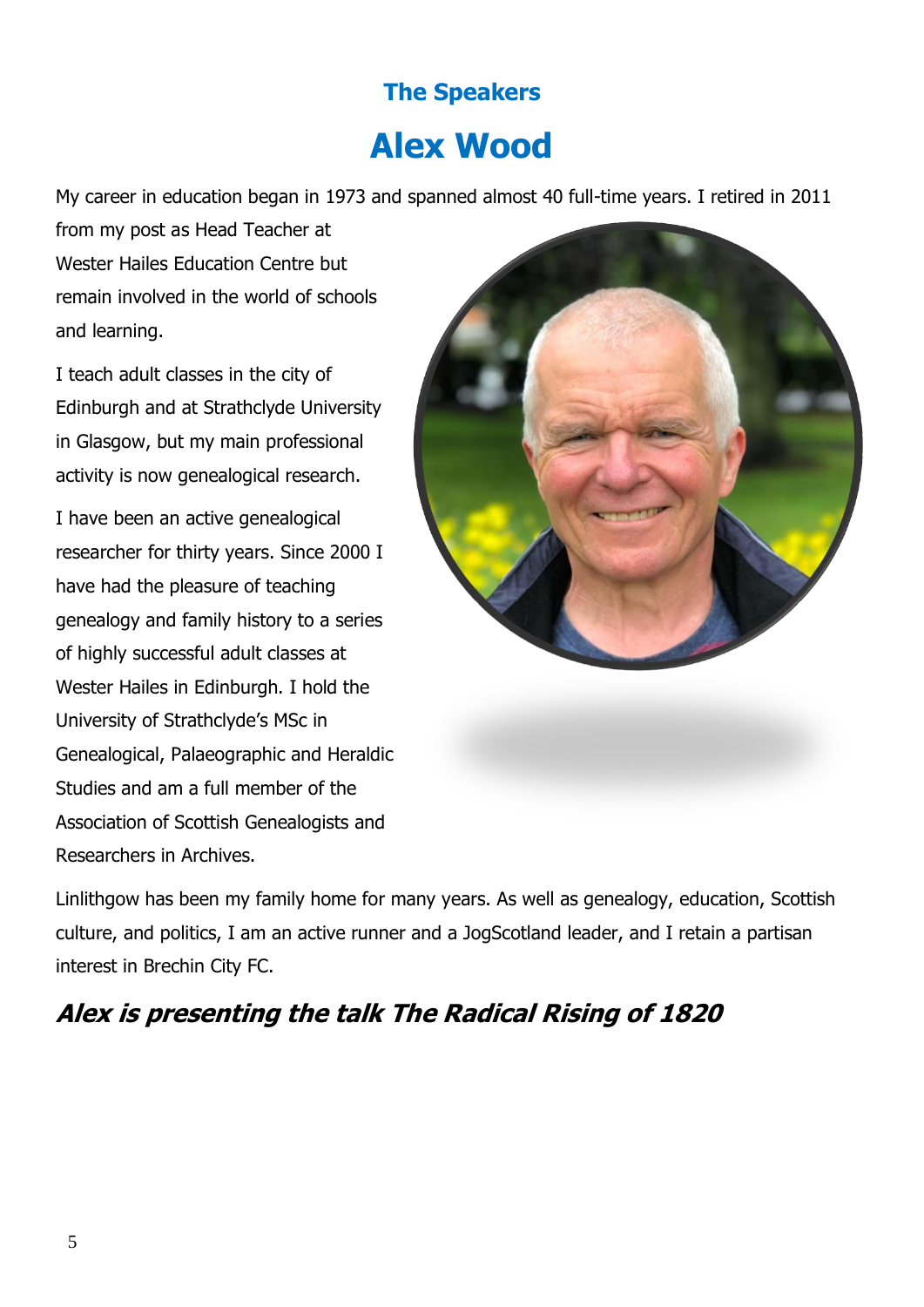## **Kirsty Wilkinson**



Kirsty F. Wilkinson is a professional genealogist, based in Edinburgh. She holds an MSc in Genealogical, Palaeographical and Heraldic Studies from the University of Strathclyde, Glasgow, and is an accredited member of the Association of Scottish Genealogists and Researchers in Archives (ASGRA). After successfully running her own family history research business for over ten years, Kirsty joined the AncestryProGenealogists® (www.progenealogists.com) research team in 2017 where she specialises in Scottish research. She has a passion for solving complex family history problems and for helping others discover their own family stories. Kirsty's first book, 'Finding Your

Scottish Ancestors: Techniques for Solving Genealogy Problems' was published by Robert Hale in 2020.

### **Ae fond kiss, and then we sever!": Finding Records of Marital Disharmony**

Many of us are content to simply find a record of when and where our ancestors married and often give little thought as to how happy, or otherwise, that marriage may have been. However, there are many different types of records available in Scotland which may shed light on those marriages which were less than harmonious. These include divorce cases, legal separations, aliment cases, kirk session minutes, poor relief records and newspapers. This presentation discusses how to locate these records and what they may reveal.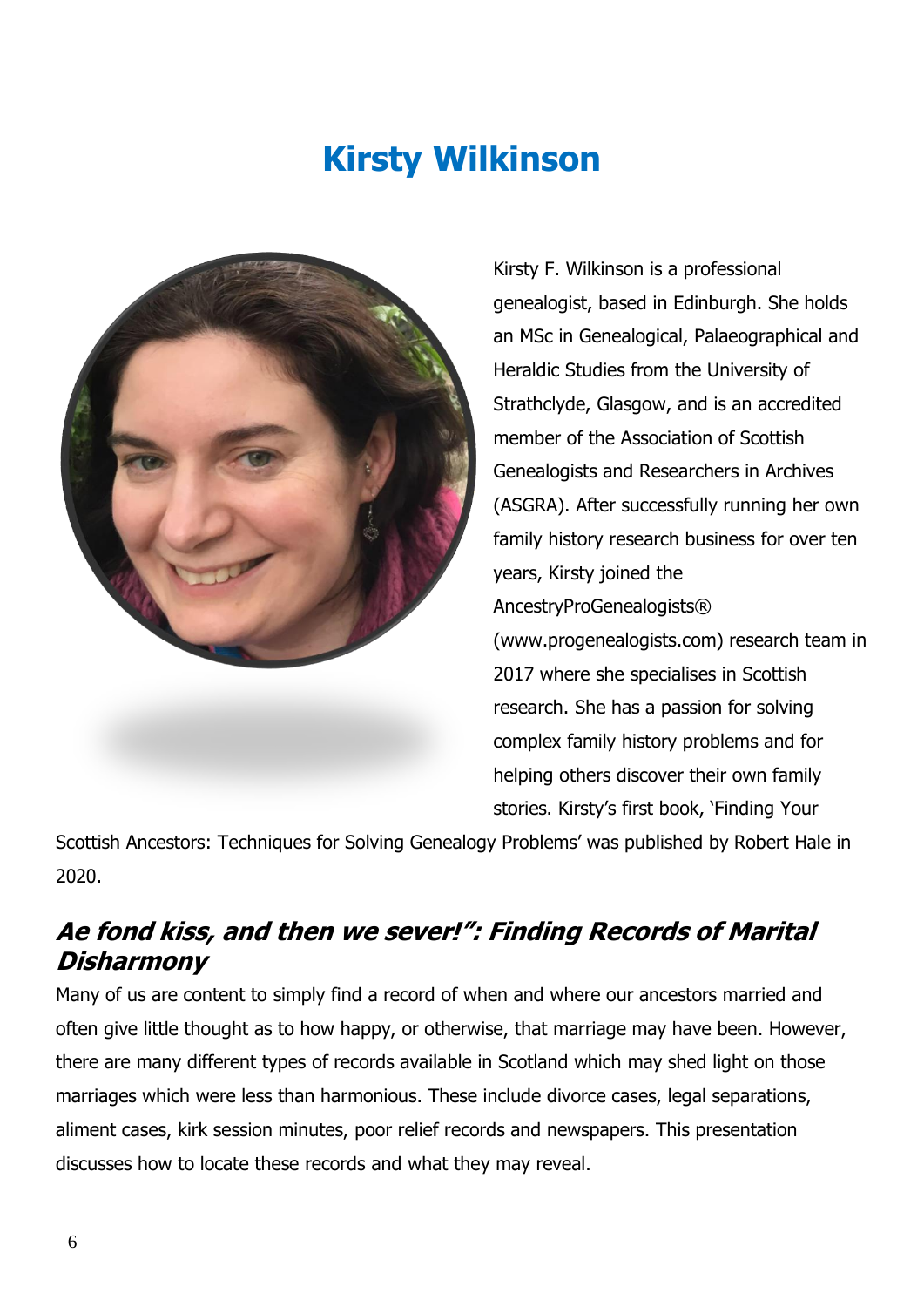## **James Waugh**



### **Aspects of Mining in Scotland**

#### **Pre- nationalisation**

• Ownership, conditions in pits and housing. Use of Census and other statutory register looking at typical coal mining family.

- Mauricewood disaster at a pit owned by Shotts Iron Company.
- Reason for pits in Midlothian to be owned by Shotts Iron Company from Lanarkshire.
- Details of pits owned in Midlothian by SIC.

#### **Post nationalisation**

- Look at structure of industry and assets over and above pits like 85 brickworks.
- Life in a new house built for miners in Midlothian including domestic improvements.
- Improved welfare and social facilities. The "Casino" in Nivensknowe.
- From 1947 to 1987 more pits were closed than opened. Effect on miners in area around Loanhead. Average workforce in pits move from 400 in 1947 to 1,200 in mid- 1980's.
- Changing market for coal and dependence on electricity production. Move to imported coal, from 4 million tons in 1983 to 10 million tons in 1987.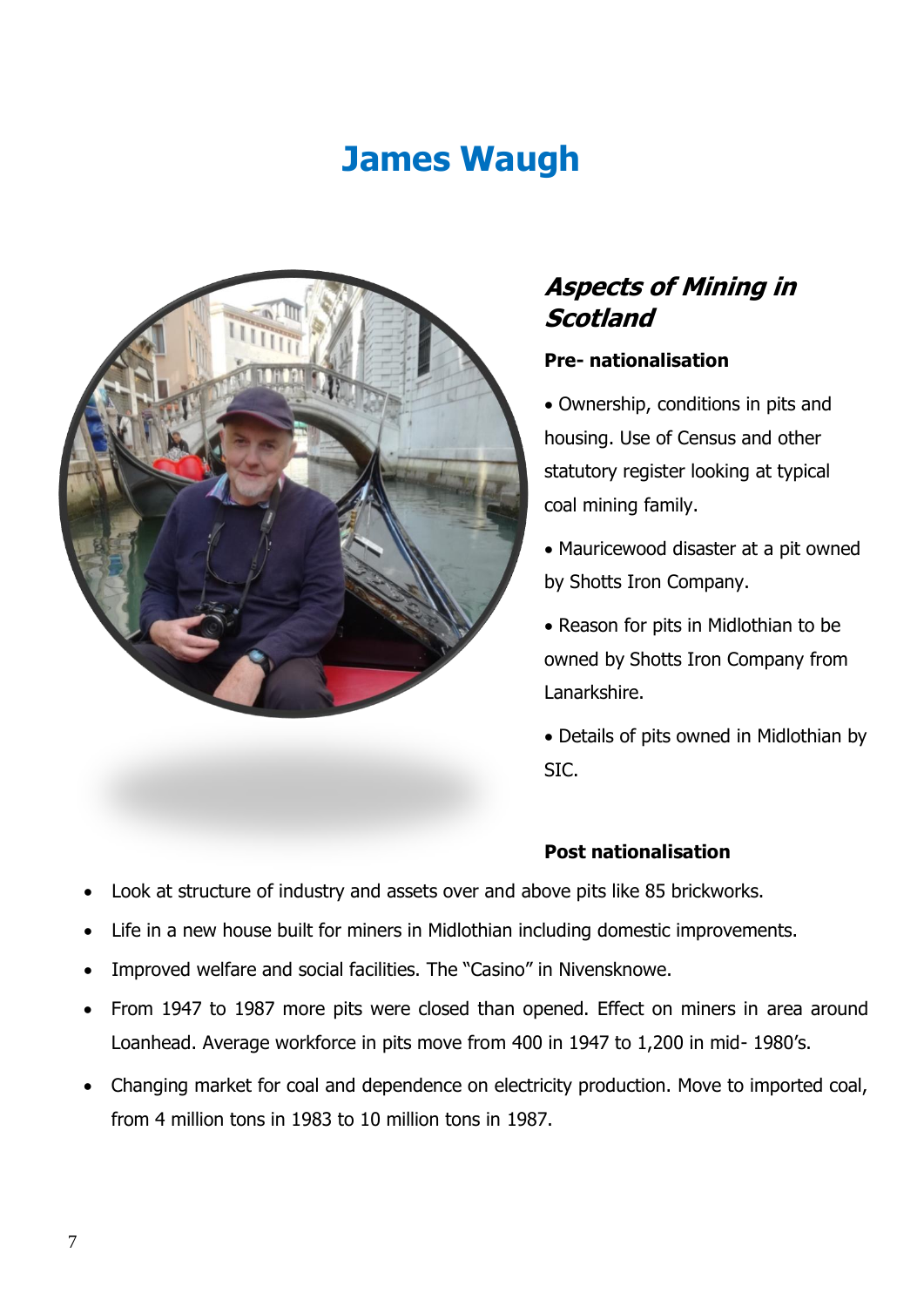## **Louise Williams**



Louise Williams has been the Archivist at Lothian Health Services Archive (LHSA) since 2014 and worked inside the service since 2012. LHSA is NHS Lothian's archive based inside the University of Edinburgh, and collects records from NHS hospitals and their predecessors, along with more general records about healthcare in Edinburgh and the Lothians. The archive is open to all researchers and offers a remote enquiries service. As well as being the largest medical archive in the UK, LHSA has a particular strength in records from psychiatric institutions, with diverse collections from seven different local hospitals. Louise uses these records on an almost-daily basis to answer genealogy queries, in academic teaching, and in community talks and workshops.

### **Asylum Records for Genealogy**

Asylum records provide an insight into the circumstances that relatives entered an asylum, their treatment while there and what happened to them in terms of the success of their treatment and their eventual release or in some cases their death.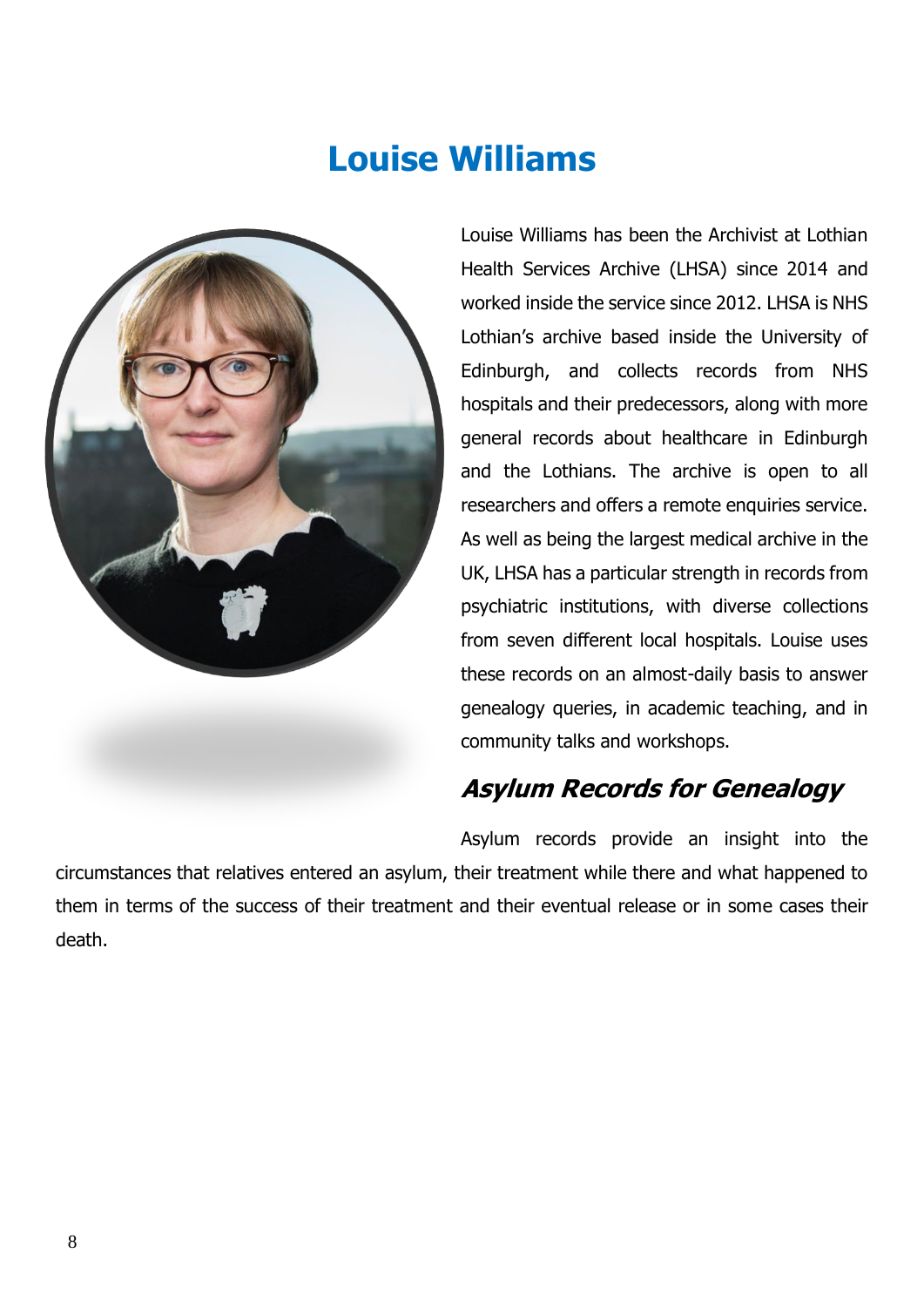## **David Smale**



### **The men and (eventually) women who kept the peace in the southern counties of Scotland. Policing the Scottish Borders, c. 1840 – 1945:**

David Smale was brought up in north London. He left school at 16 and joined the Royal Marines, studying at the Royal Marines School of Music at Deal, Kent and served primarily with the band based at Rosyth, Fife. After thirteen years' service, which included numerous military parades and concerts, several tours of Northern Ireland, and attending military training and a promotion course at the Commando Training Centre, he left the corps. He joined Lothian and Borders Police, working in a busy inner-city station and in a one-man office in the rural Scottish Borders, serving for 23 years. Throughout his service in the Royal Marines and the police he had been interested in history and studied with the Open University.

On leaving the police he attended the University of Edinburgh and studied for an MSc in History. His studies resulted in a BA (Hons), an MA and MSc in History and a PhD. He worked as a Postdoctoral Research Fellow at the university on a project concerning community policing. He has contributed to books on the history of policing and written many articles for academic journals.

In 2020 he co-authored a book *Police and Community in Twentieth-Century Scotland*, and in February 2021 he had an article published in *History Scotland* magazine entitled *The Use of Police* Spies in the Radical War of 1820. In 2021 his book entitled, The Radical War of 1820: Police Spies, Government Spies and Willing Informers will be published.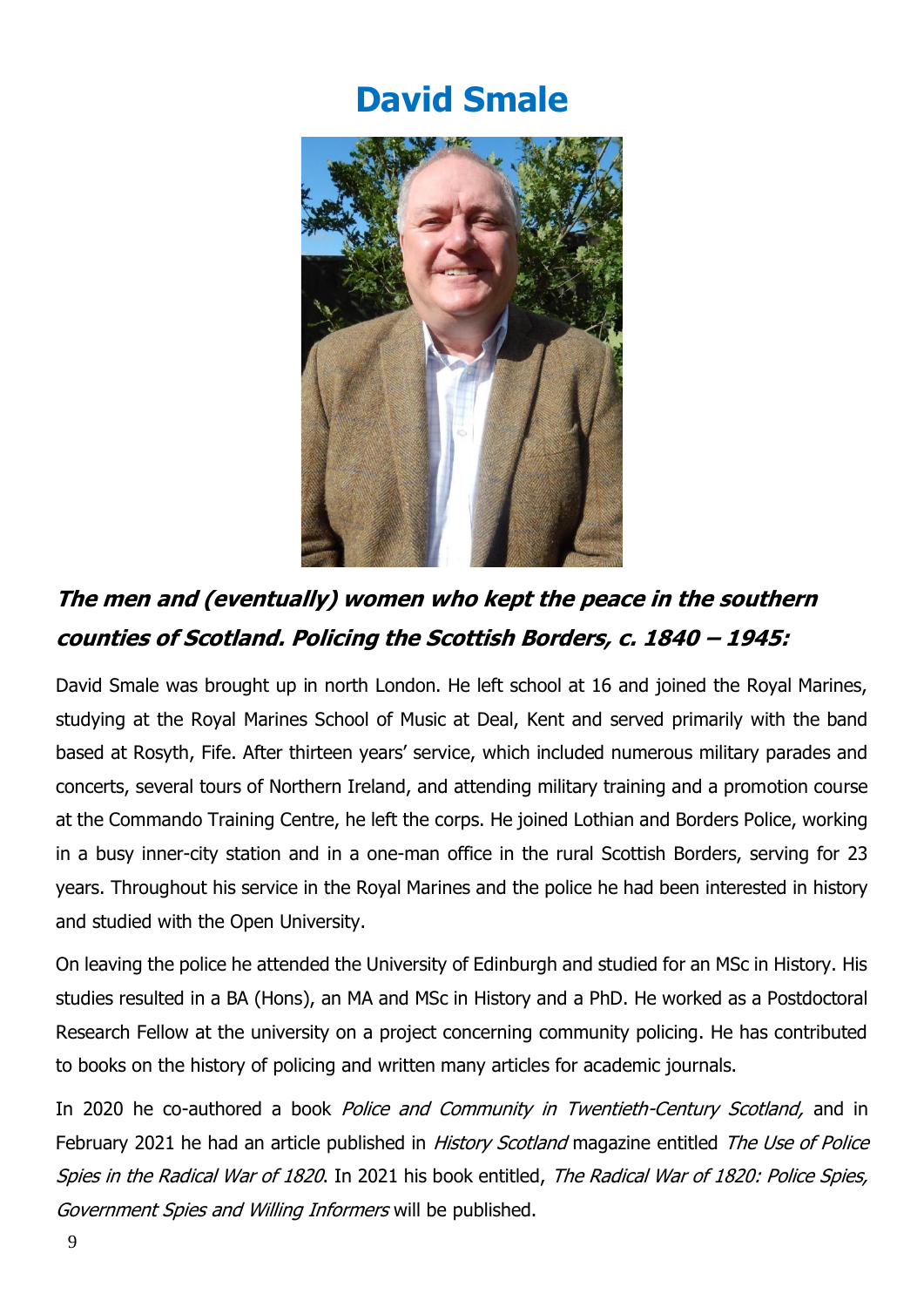He lives in the Scottish Borders and is a Fellow of the Society of Antiquarians (Scotland). He is presently working on a book on policing in time of war.

A short and fleeting look into policing in the border counties. Policing came to the counties and burghs of the Scottish Borders not because of an outbreak of lawlessness amongst the locals, but because of the fear of the outsider – the vagrants and workers on the tramp who walked the routes of Britain in search of work. These people needed to be watched and encouraged to move on. In the 1840s the towns and counties adopted a new system of policing to monitor the poor on the tramp. Who were these police officers? Where did they come from? The new police suffered from several scandals involving Chief Constables trying to make money out of their men: others diverted money to their own accounts and still others fell into the perennial trap of drink. The talk will also consider the role of the police in wartime, in particular the impact of RAF bases on the Borders. Indeed, it was the world wars that brought about the employment of women in these small rural forces.

## Bob Stewart



### **Lanarkshire Family History Society**

Bob Stewart who is the Chairman on the society will present a talk about the Lanarkshire Family History Society.

On leaving school aged 16, I served a 5-year apprenticeship in Engineering, after which my career was maintaining and repairing office equipment. I travelled to customers premises throughout Scotland and on occasions I travelled down to help out in Liverpool, Birmingham and London if they needed additional support, but mainly I worked in Glasgow and Lanarkshire.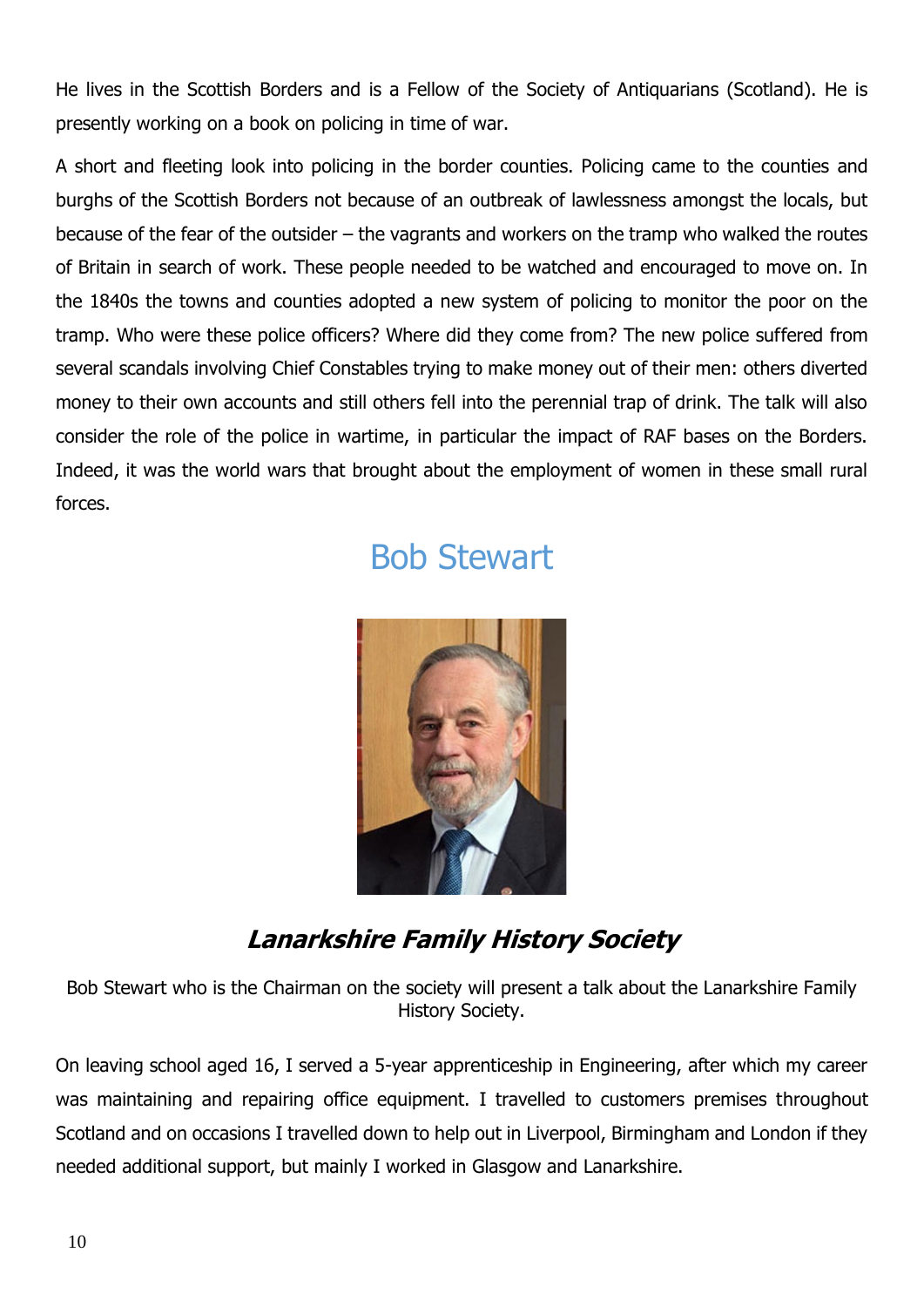I have been happily married to Eileen for 52 years, we have 2 daughters and 5 grandsons. It was after I had taken early retirement, I decided to start my family tree. I soon found Lanarkshire Family History Society and within a few years found myself on the Committee. I was privileged to be Chairman for more than 10 years, and now happily holding the post of Publications Coordinator. I have still research to carry out for my family tree, it's not complete yet!!



### Lorna Steele

### **The Highland Archive Service: Collections & Resources**

Lorna Steele is the Community Engagement Officer at the Highland Archive Service. Lorna has been very busy throughout 2020 presenting the 'Learn with Lorna' series on Facebook. The Highland Archive Service, operated by High Life Highland, cares for historic documents dating from the 1200s to the present day in its four archive centres in Inverness, Wick, Fort William and Portree.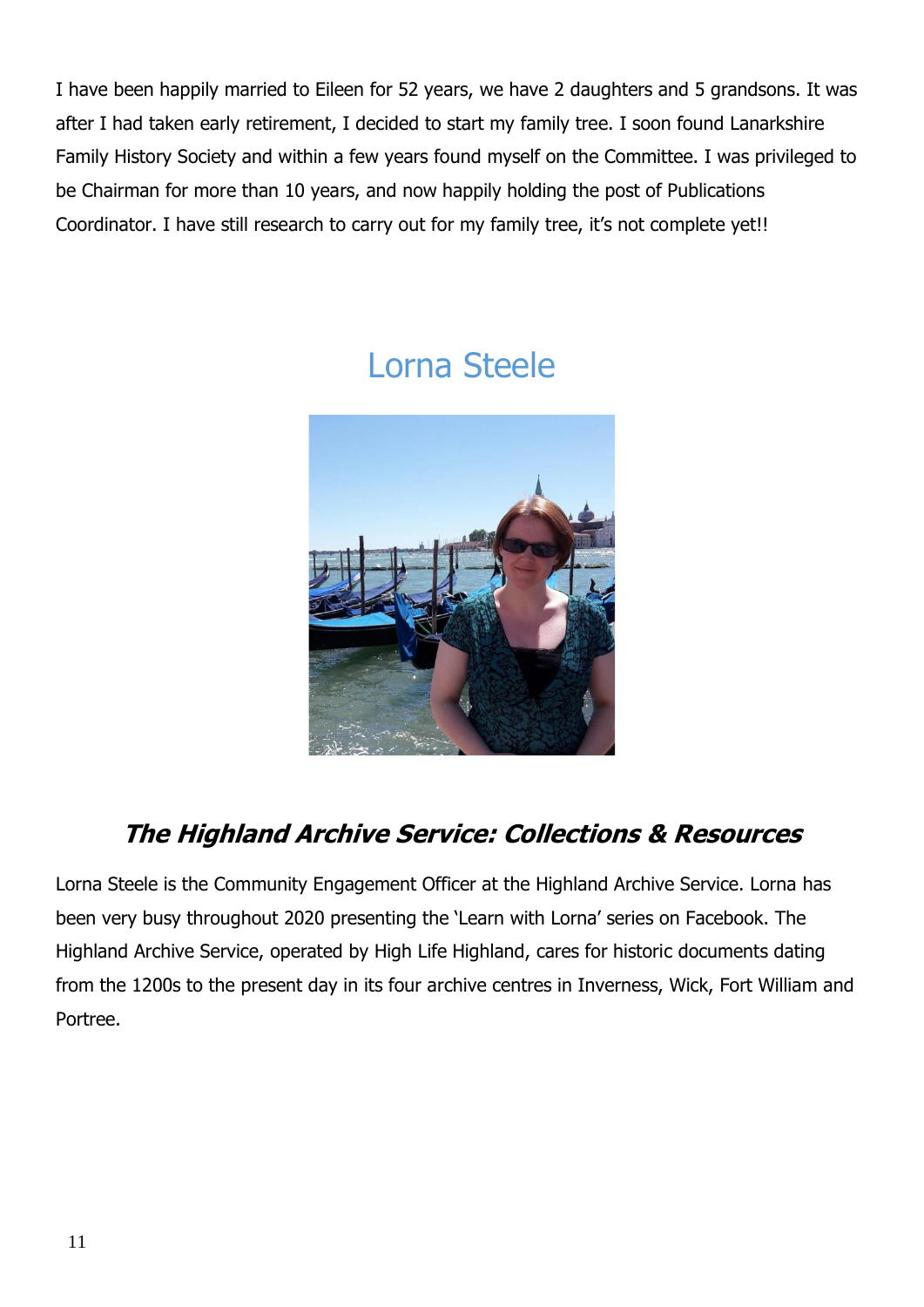## **Emma Maxwell**



### **Understanding Kirk Session Records**

Emma Maxwell is a professional genealogist based in East Kilbride, who runs [www.scottishindexes.com](http://www.scottishindexes.com/) with her husband and fellow genealogist, Graham Maxwell. Emma has over 20 years of experience helping clients discover their heritage and indexing historical records to make these available to a wider audience. Emma's main focus of interest is records which reveal the lives of ordinary people, agricultural labourers, servants and factory workers. She finds detailed accounts within court records and health records that reveal the stories behind the names.

Kirk Session records are a basic building block of research in Scotland. Kirk Session records contain the records of the church court and record cases of discipline within the congregation. A common reason people were brought before the Kirk Session was fornication, but that's not all we find in these records. There are also records of money being given to the poor and records of births, marriages and deaths. In her presentation, Emma will help us understand these records so that we can make the most of them to research our Scottish family history. To view Kirk Session records online, please visit [www.scotlandspeople.gov.uk](http://www.scotlandspeople.gov.uk/)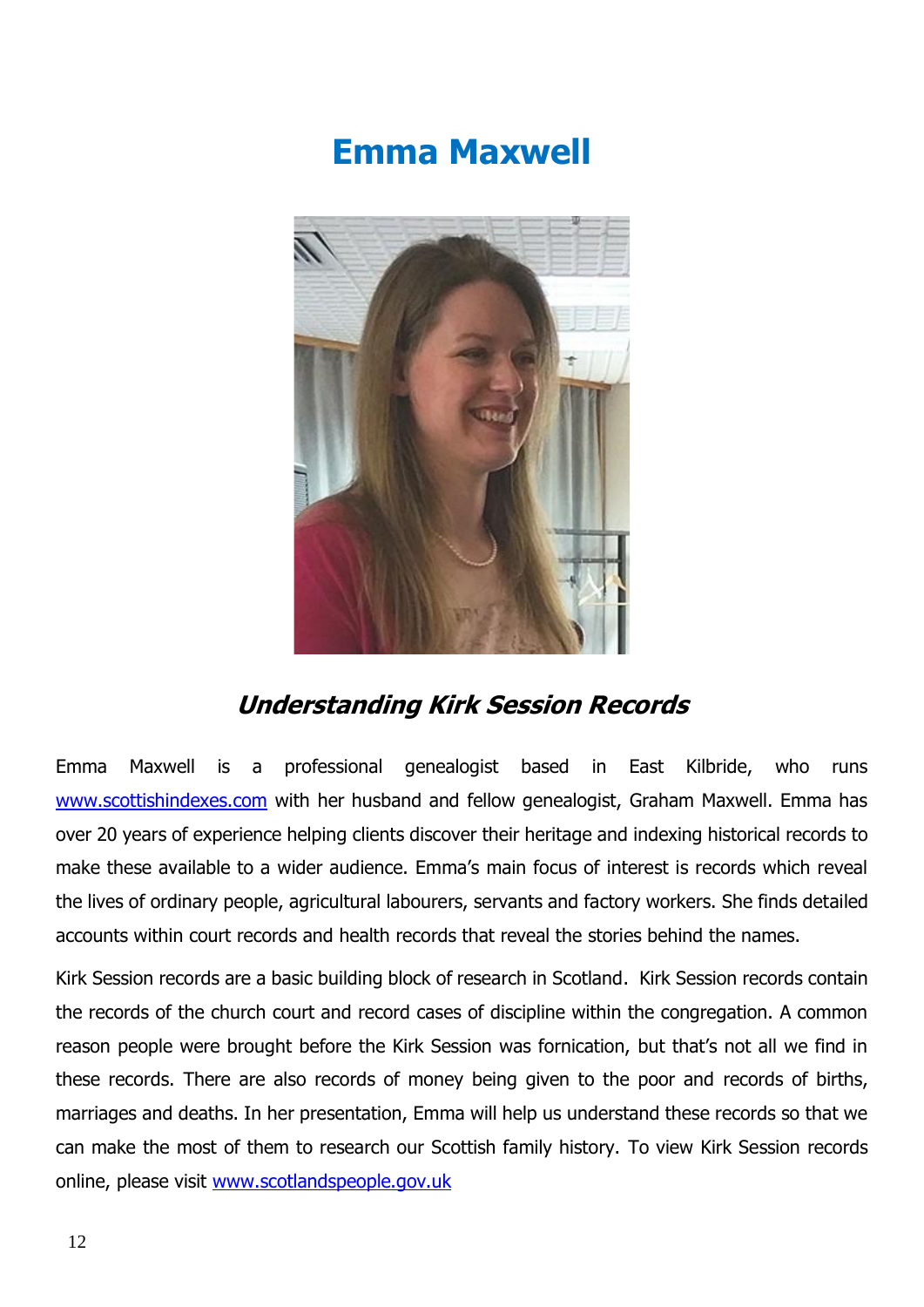#### **SAFHS BULLETIN March 2021**

### **ASGRA**



The Association of Scottish Genealogists and Researchers in Archives (ASGRA) is the only accrediting body for professional genealogists in Scotland.

Our organisation promotes the highest standards in the profession of genealogy and historical research.

Members have undergone rigorous assessment before being accepted as full members of the association.

Our members undertake research for family and local historians, authors, business organisations and legal firms. By contacting any one of our members, you will be assured of a helpful response and a high standard of work.

The Association of Scottish Genealogists & Researchers in Archives (ASGRA) was founded in 1981 under the patronage of the Lord Lyon King of Arms.

ASGRA members are highly qualified and have many years experience in carrying out research in Scottish archives and assisting clients worldwide to discover their Scottish ancestry.

Many members have individual expertise in particular regions, time periods or types of research, and several are published authors in the field of genealogy, social and local history.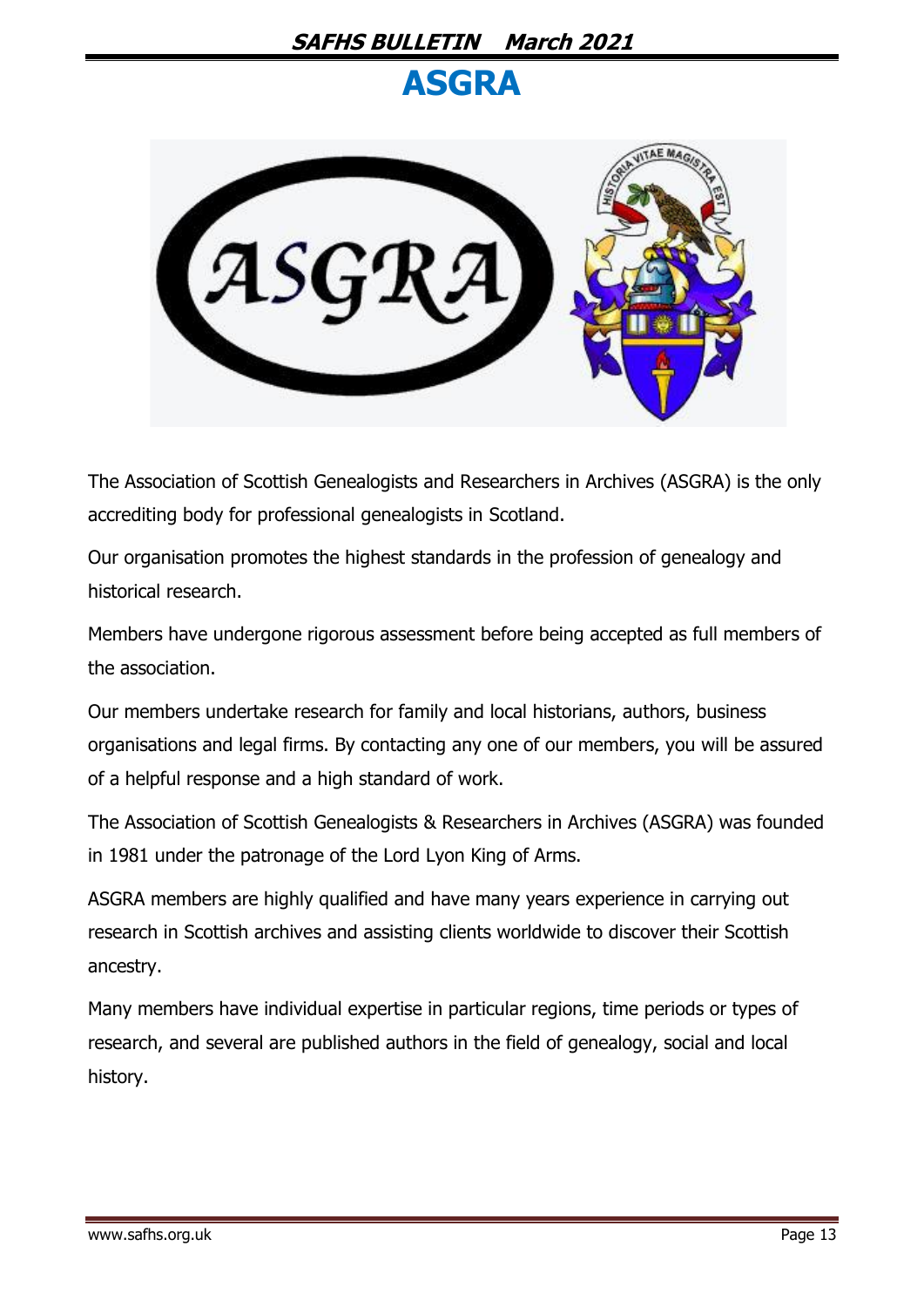## **Borders Family History Society**



The society was founded in 1985 to promote and encourage an interest in genealogy. To help members trace their ancestors, by putting people in touch, guiding members to possibly sources of information. Monthly lectures from September to May. Society library in 52 Overhaugh Street, Galashiels,TD1 1DP holding a wide range of publications relating to Borders family history, and bits of adjoining counties.

The Borders Family History Society helps people to trace their ancestors from the Border counties of Berwick, Peebles, Roxburgh and Selkirk. As well as an extensive online resource, they also have their own archive and research room at 52 Overhaugh Street, in the centre of Galashiels.

Here visitors will find the society collection of Borders family history material and publications, which can be purchased. Staffed by local volunteers with knowledge of the area, the collection includes CD and microfilm/fiche records of census returns, births, marriages and deaths.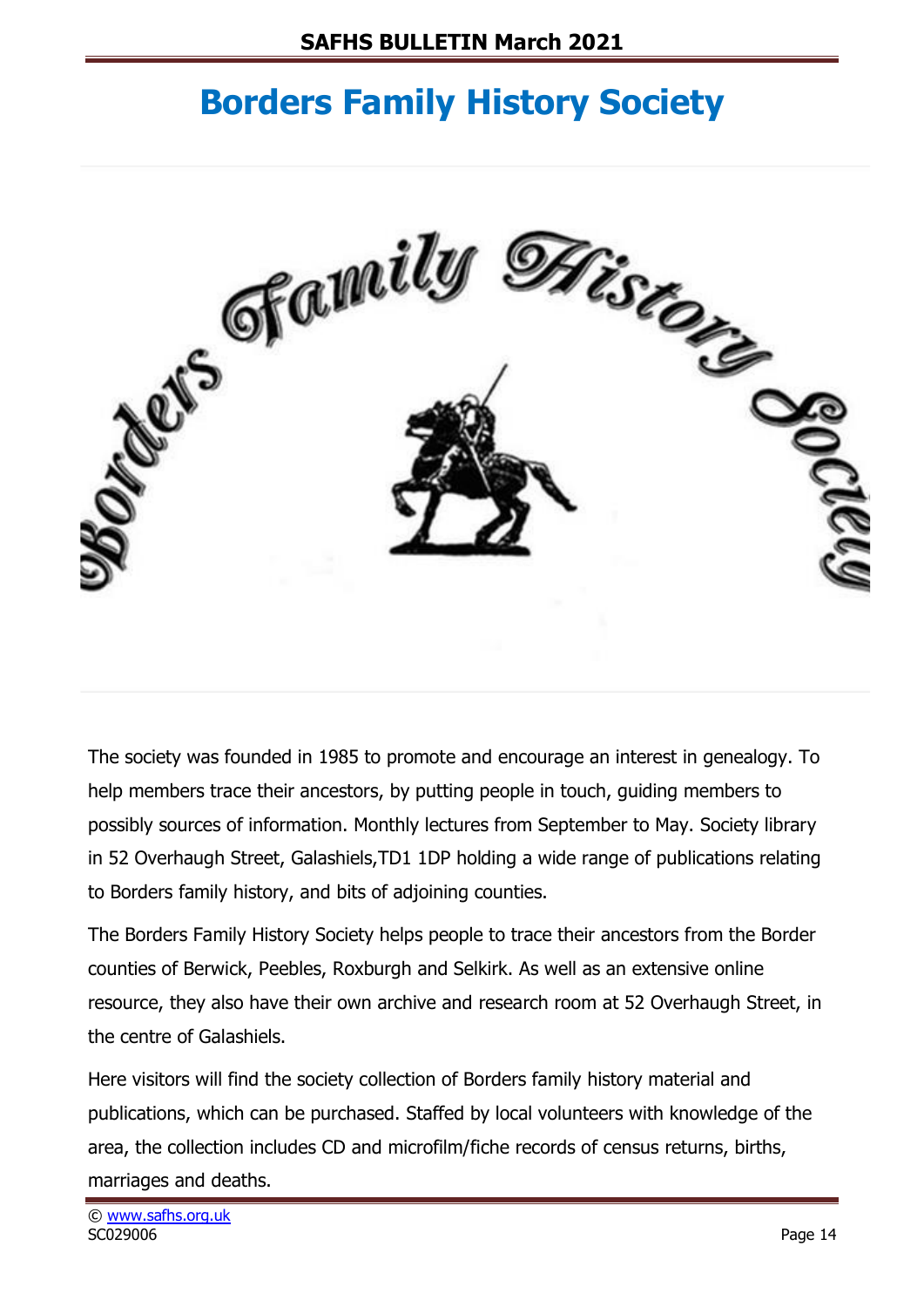## **Lothians Family History Society**

Meets every Wednesday from 7pm to 9pm (except July and August) at Lasswade High School Centre Eskdale Drive Bonnyrigg Midlothian EH19 2LA Scotland.



The Society`s Library is housed in a location adjacent to the School Library. The Society is a member of the [Scottish Association of Family History Societies.](http://www.safhs.org.uk/) **Whether you are a novice or an accomplished researcher the LFHS is here to help you.**

If you live locally, or at a great distance, our Society is committed to helping you in your quest for knowledge about your family tree. The Society is located close to the National Records of Scotland and our local researchers may be the key to helping you solve your 'brick wall'.

The Society has a large number of publications for sale on Burial Indexes, Monumental Inscriptions, Books etc.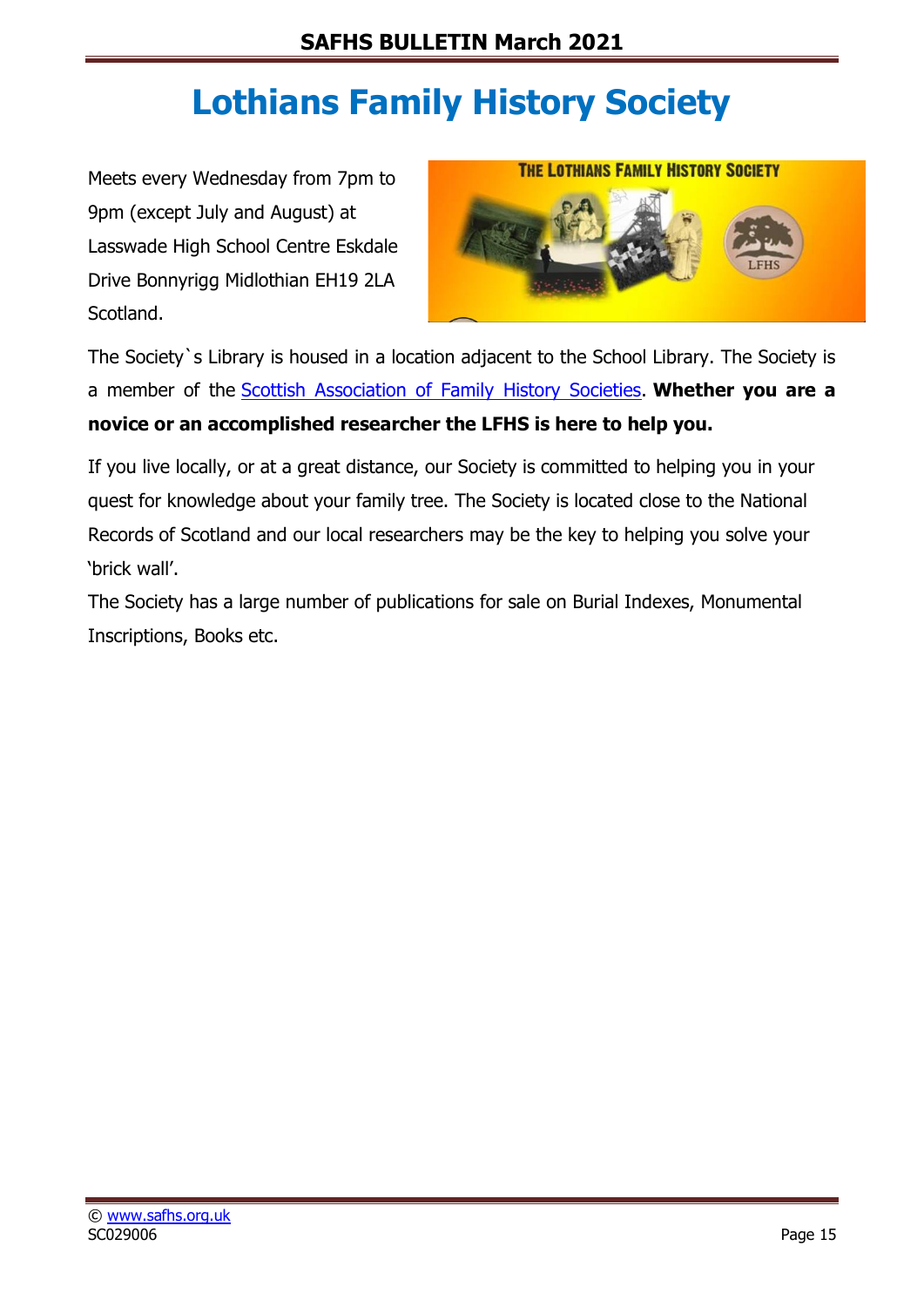## **Scottish Genealogical Society**



The Society, based in Edinburgh and founded in 1953, helps with research into Scottish family and local history. Run by volunteers, we can advise you at all stages in your research. Members and visitors will always get a friendly welcome at the [Library & Family](https://www.scotsgenealogy.com/Library.aspx)  [History Centre.](https://www.scotsgenealogy.com/Library.aspx)

The Society Offers:

- Advice and support from experienced volunteers
- Monumental Inscriptions the largest collection in Scotland
- Old Parish Registers the original in microfilm for every parish in Scotland with indexes to baptisms and marriages
- Bookshop with publications from every Scottish family history society and other publishers
- [The Library,](https://www.scotsgenealogy.com/Library.aspx) with over 4000 books and CDs on Scottish family and local history
- Family [History Index](https://www.scotsgenealogy.com/FamilyHistories.aspx) Collection of donated family histories, pedigrees and research notes
- Census information
- Scottish family history societies' journals
- Photocopying, microfiche and microfilm printing available
- Internet and full access to: Ancestry (World); Find My Past (World); and the British Newspaper Archive.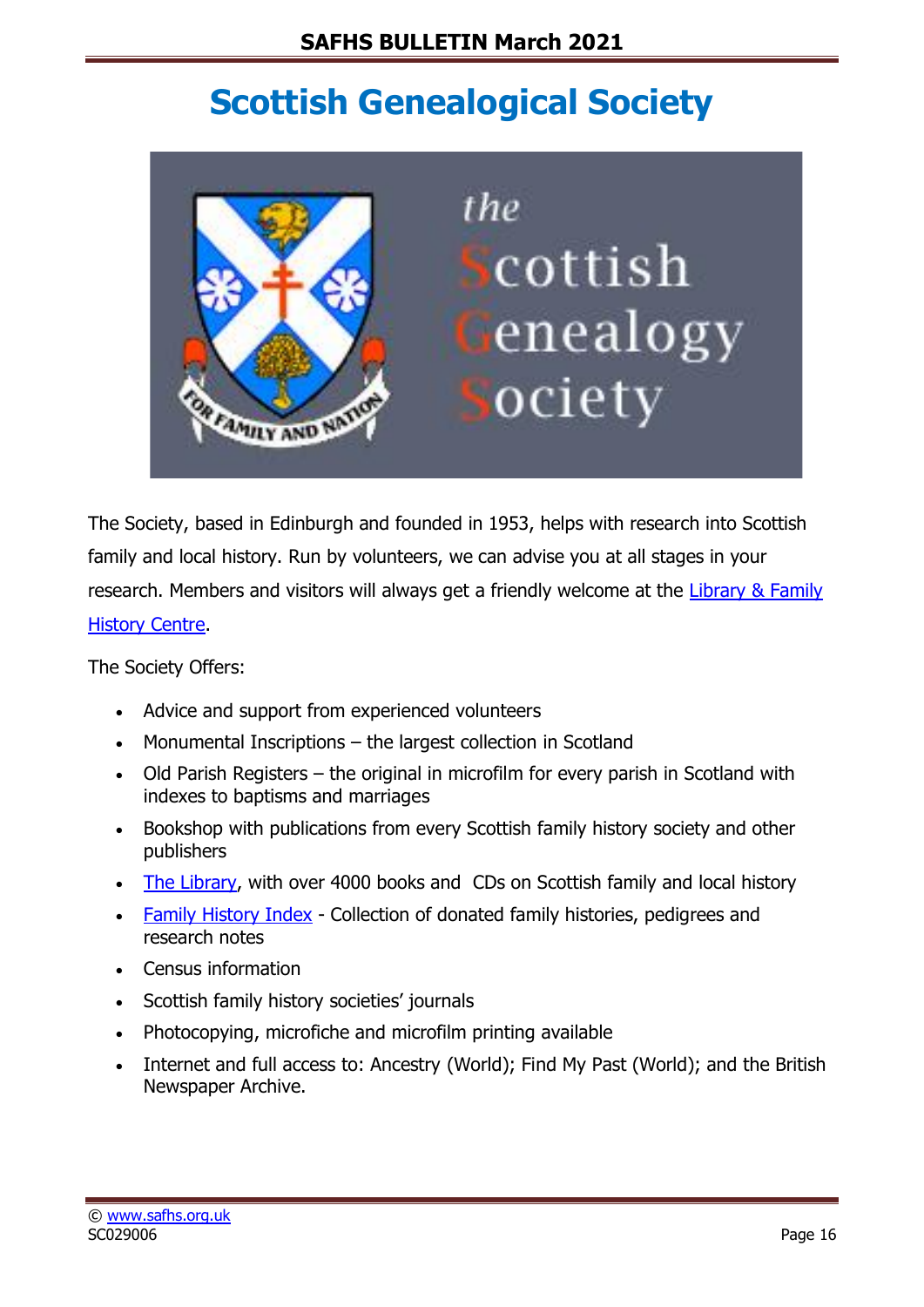## **Scottish Indexes**



Scottish Indexes have volunteered to help us bring #SAFHS2021 to you digitally this year. Scottish Indexes is a family run business based in central Scotland. Graham first set up Maxwell Ancestry in 1996, then in 2001 his wife Emma joined the team. As far back as 2001 Graham and Emma were indexing records so that you could trace your Scottish family tree from anywhere in the world.

When the pandemic hit in March 2020 the research that Emma and Graham were able to do was severely curtailed with the closure of archives across Scotland. The idea came about that they would hold a family history conference on Zoom. Since their first conference in April 2020 Emma and Graham have held eight conferences, all free to attend.

As well as organising the conferences Emma and Graham have continued to index historical records, expanding Scotland's Criminal Database and the Scottish Paternity Index substantially during the lockdown. All the records on [www.scottishindexes.com](http://www.scottishindexes.com/) are free to search with no login required. The National Records of Scotland (NRS) reference is also provided so that in 'normal' times you can use that reference to access the record in the National Records of Scotland.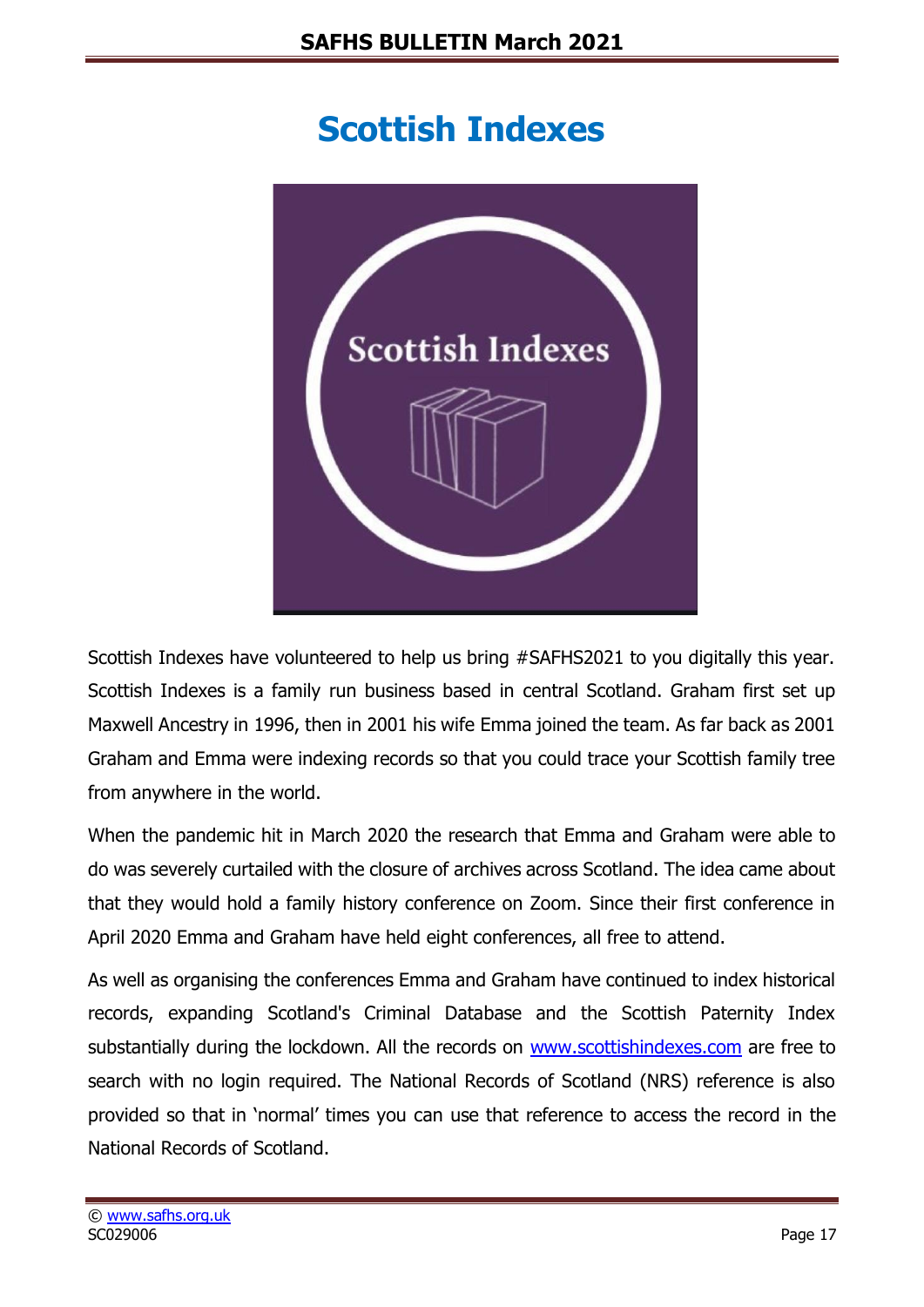# The 1921 Census

One of the resources that family historians look forward to every 10 years, is the release of the historic census data. This year will see the release of the 1921 census data. Due to industrial action by coal miners and railway workers in the spring of 1921 the date of the census was postponed to Saturday 19th June 1921. In late 2020 the Scottish Government took the decision to postpone the 2021 census to 2022 and these are the only census years the census date has been changed, except for the cancelled 1941 census.

Prior to the 1921 census a government act had to be brought into legislation every time a census was to be held. The 1920 Census Act brought into force permanent legislation regarding the holding of the census every  $10<sup>th</sup>$  year. The act did allow for the questions asked in the census to be changed and for different questions to be asked in the English/Welsh v.v. Scottish Census.

The 1911 Census was sometimes known as the fertility census because it contains questions about the number of children born to a couple and whether they were alive or deceased. Unfortunately, these questions do not appear in the 1921 Census. The other set of questions removed was the questions into infirmities such as being blind, deaf and dumb. It was recognised that the reliability of answering the health questions correctly was diminishing.

So, what differences will you notice? The age on the census was now to be shown as years and completed months, which should help with accuracy of year of birth.

If an individual was aged over 15 whether they were single, married or divorced.

If they were aged under 15 whether both parents are alive, father dead, mother dead, or both dead. If the father was deceased he might have died due to war service during the Great War.

Whether attending school or other educational establishment (previously this had been part of the occupation column).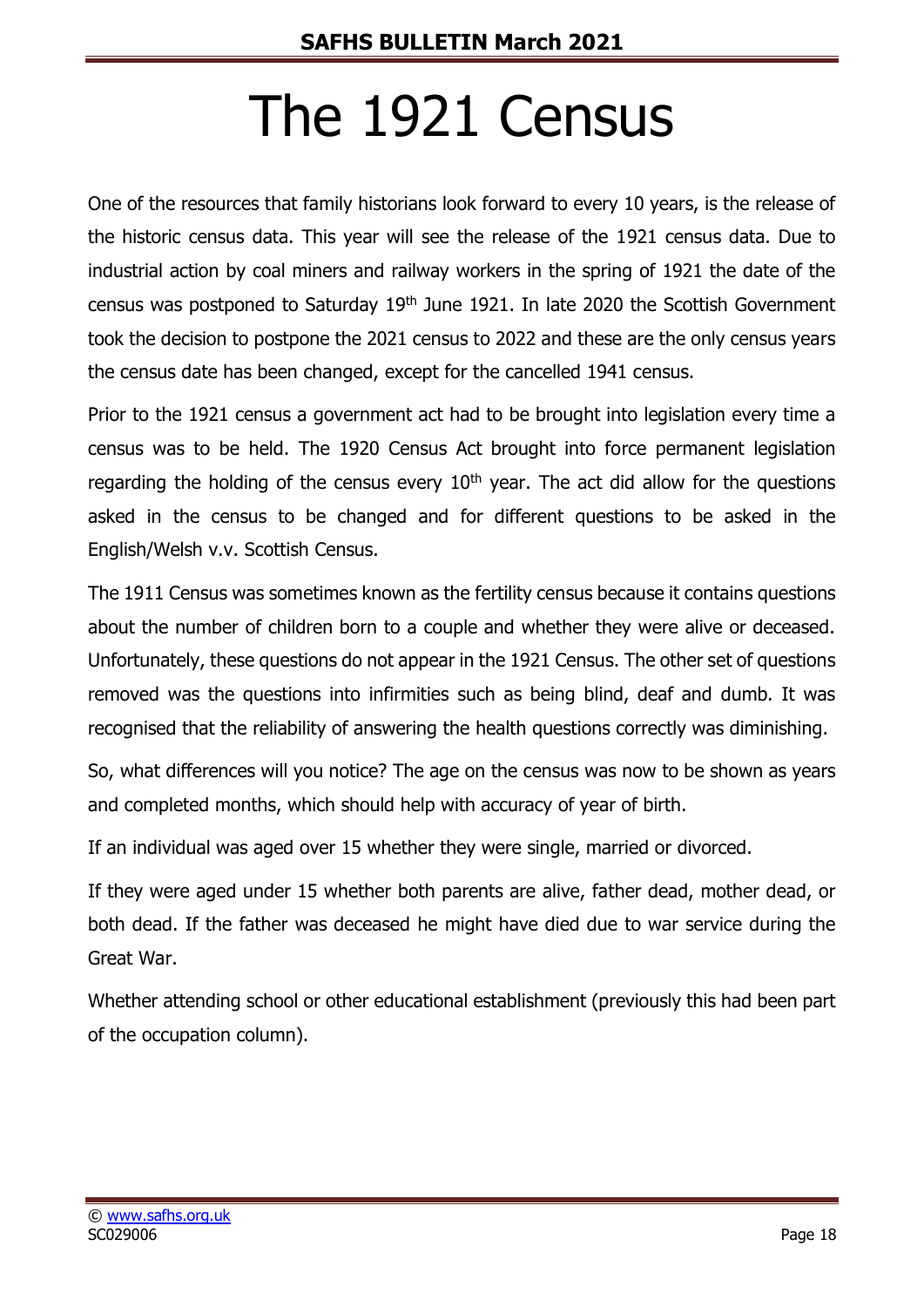#### **SAFHS BULLETIN March 2021**

Trade / Employer and in England and Wales Place of Employment (employer's address except when living at their employer's address). For Scotland the place of employment was replaced by asking whether an individual was entitled to benefits under the National Insurance (Health) Acts. Those out of work were instructed to give their last employer's name and add out of work.

The number and ages of living children or stepchildren under 16 also had to be shown.

The Scottish Census should be released in June 2021 and will only be available through [www.scotlandspeople.gov.uk.](http://www.scotlandspeople.gov.uk/)

For England and Wales it will be released in early 2022 on the commercial site [www.findmypast.co.uk.](http://www.findmypast.co.uk/) Between 1921 and 1931, it is estimated that 400,000 Scots emigrated from Scotland so this may be the last period when you may find your relatives in a Scottish census. The census showed a large decrease in the number of Gaelic speakers on mainland Scotland. The English and Welsh census data sets will also contain military overseas bases both Army and Royal Air Force, Royal Navy Vessels and Merchant Ships in English and Welsh Waters. The Scottish census should have the same information for vessels in Scottish waters.

Ken Nisbet